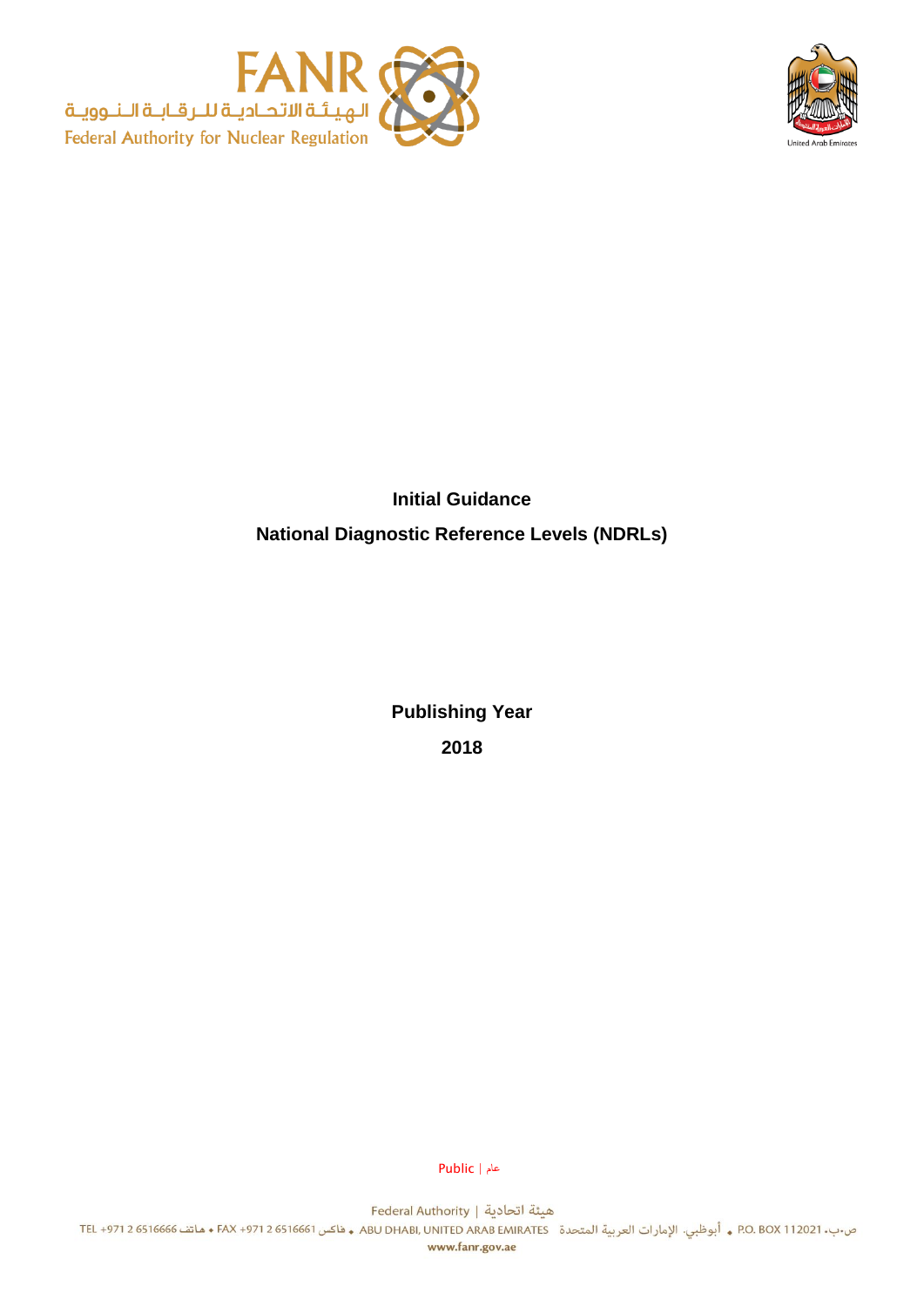



## **Introduction**

It is imperative that healthcare organisations work continuously and collaboratively to accomplish the optimisation of patient protection. One of the fundamental aspects of the optimisation of patient protection is the diagnostic reference levels (DRLs). Diagnostic reference levels have been defined in FANR Regulation 24 on Basic Safety Standards for Facilities and Activities involving Ionizing Radiation other than in Nuclear Facilities (version 1) as '*a level used in medical imaging to indicate whether, in routine conditions, the Dose to the patient or the quantity of Radioactive Material administered in a specified*  radiological procedure is unusually high or low for that procedure. Diagnostic Reference Levels are *established following consultation with health competent authorities and relevant professional bodies and are based upon surveys or published values appropriate to the circumstances in the State'*. These diagnostic reference levels are specific and tailored according to patient age, organ or area on the body being examined and the clinical indication so that doses are optimised for the clinical purposes of the examination. Identification and establishment of reference levels serve as a tool to monitor the practice to ensure patient protection. It will allow FANR and the regulators of the health sector in each Emirate in the UAE to address the differences in doses between healthcare facilities for a certain examination in a specific group of patients and promote practice improvements.

## **The Project**

During the UAE/9/011 technical cooperation project between the UAE and the International Atomic Energy Agency (IAEA) for the 2014-2015 cycle, a number of UAE hospitals participated in establishing the UAE's diagnostic reference levels. The project was led and managed by the Dubai Health Authority in cooperation with UAE healthcare organisations. For diagnostic radiology, patient radiation doses that were collected in this project were for dental examinations, mammography and computerised tomography (CT). The data were obtained from Dubai Health Authority and Abu Dhabi Health Service Company (SEHA) hospitals. For nuclear medicine examinations, data were collected from all private and governmental hospitals with nuclear medicine in the UAE. The dental data were obtained as direct dose measurements whereas CT data were mainly collected from patients' examinations through the pictures archiving and communication system otherwise known as PACS. Mammography allows for the provision of patients' doses obtained from digital mammography systems. With the completion of the data collection phase, data were analysed to establish the initial diagnostic reference levels.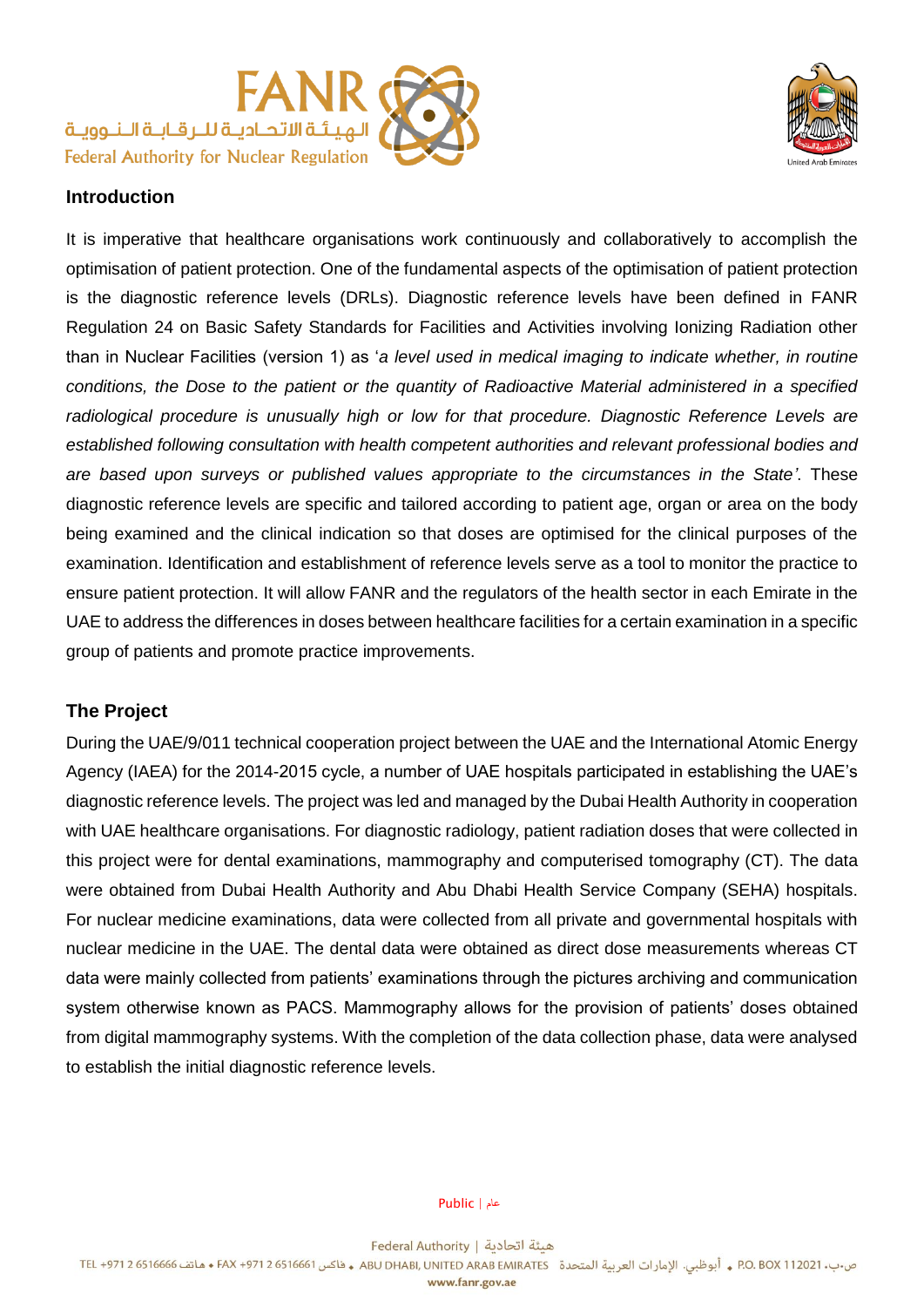



Annex I in this document shows diagnostic reference levels for:

- CT scans on the brain, chest, abdomen and pelvis for adult patients
- Mammography
- Dental examinations: intra-oral and orthopantomograms (OPG) for adults and paediatric patients
- Nuclear medicine

These diagnostic reference levels were presented in April 2015 to the IAEA Expert Mission to the UAE for the technical cooperation project between the UAE and the IAEA for the 2014-2015 cycle. The diagnostic reference levels in Annex I have been accepted to be the UAE national initial diagnostic reference levels. Two assumptions were made based on the IAEA Expert Mission recommendations: that the image quality was acceptable and that all machines were fit for clinical application.

عام | Public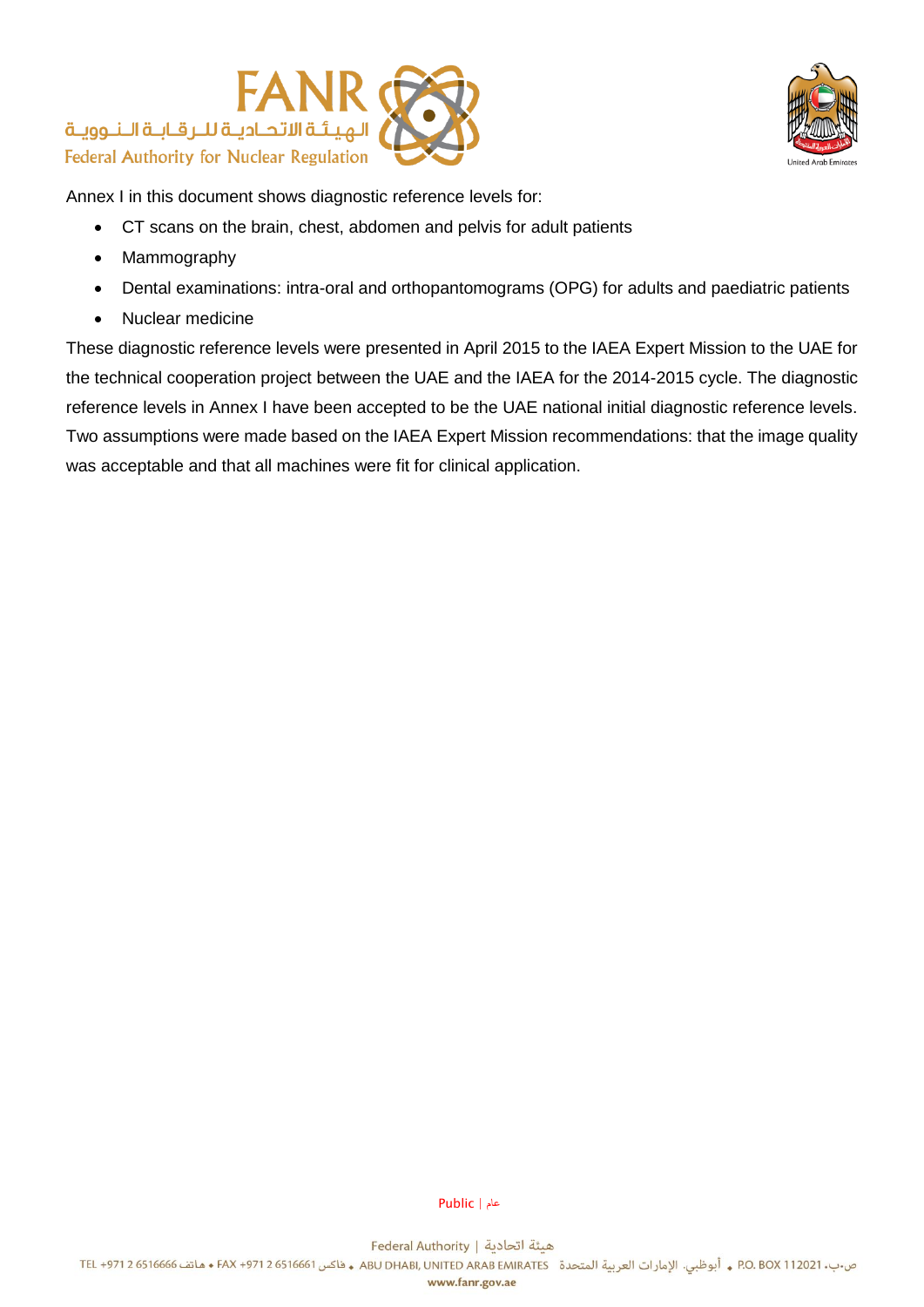



## **Progress**

On 15 March 2017, the national Radiation Protection Committee endorsed these diagnostic reference levels to be the initial national diagnostic reference levels to be implemented in all private and governmental healthcare facilities. These initial diagnostic reference levels should be considered as baseline information for healthcare providers (both private and governmental) to establish their diagnostic reference levels with the view to contributing towards the establishment of the national diagnostic reference levels. For the future collection of data on diagnostic reference levels, unified forms are to be used. These forms will be enhanced to include further details on the image parameters and the facility's quality assurance programmes for optimisation of patient exposure. Furthermore, additional routine examinations will be included to cover all medical imaging procedures for adults and paediatric patients. All healthcare facilities and organisations are requested to establish their diagnostic reference levels, which will be analysed to establish the national diagnostic reference levels for the routine examinations of the following imaging procedures:

- General diagnostic radiology
- CT scans
- Fluoroscopy
- Dental examinations: intra-oral, OPGs and cone beam computerised tomography (CBCT)
- Mammography
- Nuclear medicine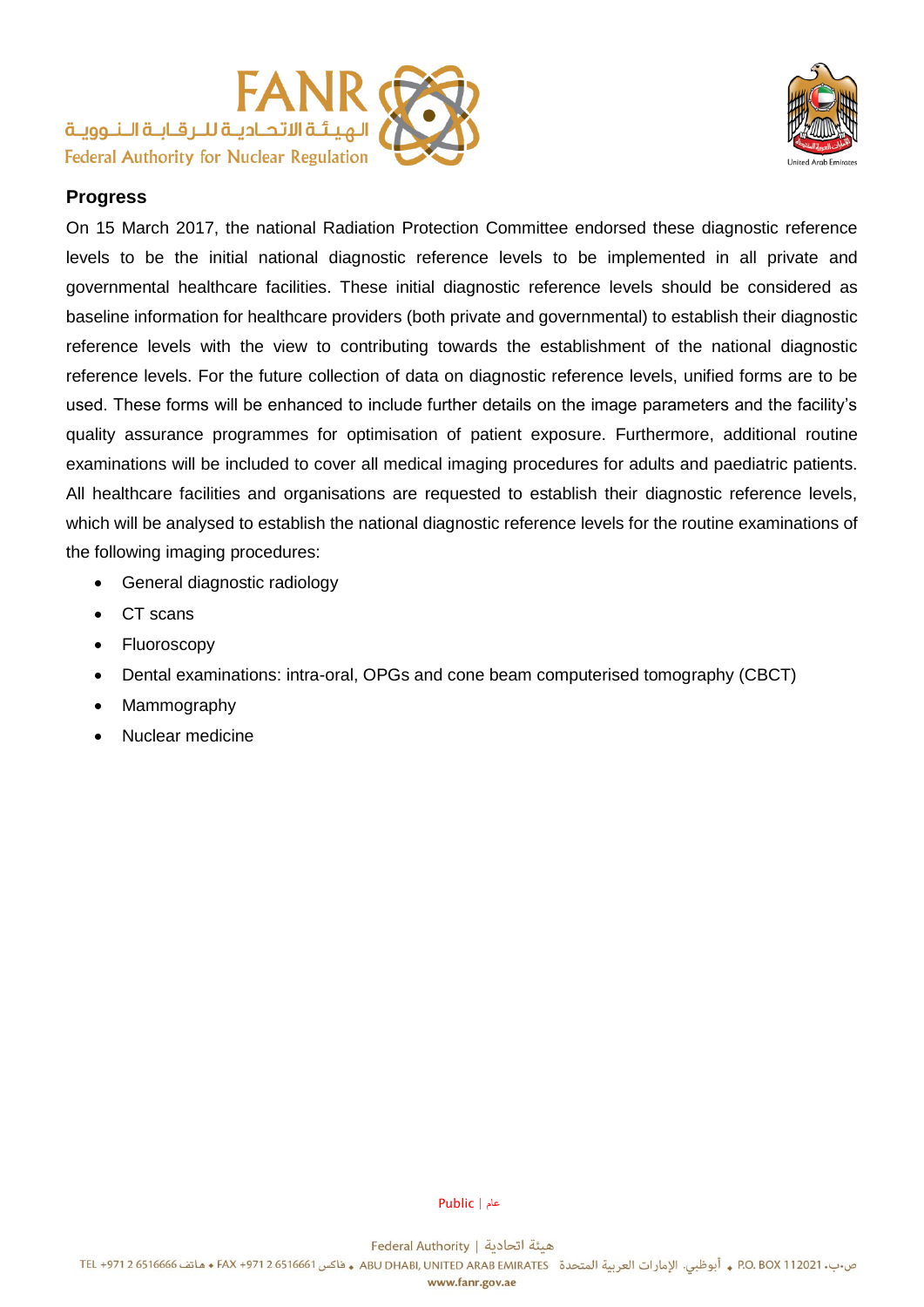



## **References**

- [https://rpop.iaea.org/RPOP/RPoP/Content/InformationFor/HealthProfessionals/1\\_Radiology/Optimiza](https://rpop.iaea.org/RPOP/RPoP/Content/InformationFor/HealthProfessionals/1_Radiology/Optimization/diagnostic-reference-levels.htm) [tion/diagnostic-reference-levels.htm](https://rpop.iaea.org/RPOP/RPoP/Content/InformationFor/HealthProfessionals/1_Radiology/Optimization/diagnostic-reference-levels.htm)
- FANR Regulation 24 on Basic Safety Standards for Facilities and Activities involving Ionizing Radiation other than in Nuclear Facilities, Version 1
- [http://www.icrp.org/docs/DRL\\_for\\_web.pdf](http://www.icrp.org/docs/DRL_for_web.pdf)

عام | Public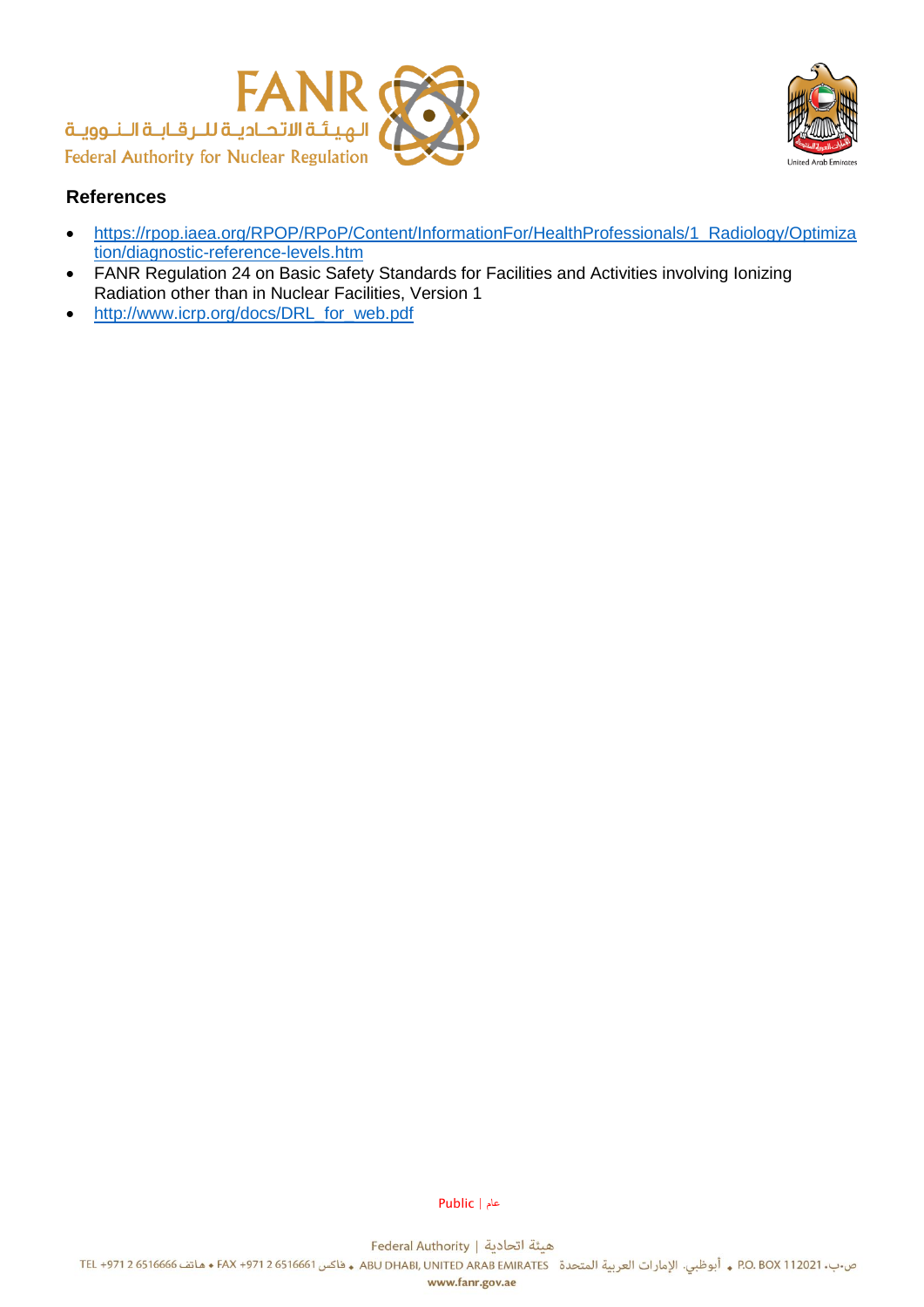



# **Annex I: Initial National Diagnostic Reference Levels for Dental, Diagnostic Radiology and Nuclear Medicine**

UAE Initial Radiology Diagnostic Reference Levels (IDRLs) Result – July 2015 (Report Ref. no DRL#1- 2015)

#### **UAE Initial National Radiology Diagnostic Reference Levels (NDRLs):**

### **Computerised Tomography (**CT**)**

| UAE Initial CT Adult diagnostic Reference Level (DLP, mGy cm) July 2015 |                |  |
|-------------------------------------------------------------------------|----------------|--|
| <b>Examination</b>                                                      | <b>Average</b> |  |
| <b>CT</b> Brain                                                         | 871            |  |
| <b>CT Brain + Contrast</b>                                              | 1071           |  |
| <b>CT Chest</b>                                                         | 443            |  |
| <b>CT Abdomen &amp; Pelvis</b>                                          | 671            |  |

Data represent Abu Dhabi and Dubai areas (SEHA and DHA Hospitals)

#### **Mammography**

| UAE Initial Mammography diagnostic Reference Level (AGD, mGy) July 2015 |                |  |
|-------------------------------------------------------------------------|----------------|--|
| <b>Examination</b>                                                      | <b>Average</b> |  |
| Mammography-craniocaudal (CC)                                           | 1.44           |  |
| 45 mm breast thickness                                                  |                |  |

Data represent Abu Dhabi and Dubai areas (SEHA and DHA Hospitals)

#### **Dental\***

• **Intra Oral** (posterior view (molar))

| UAE Initial Dental Intra Oral diagnostic Reference Level (ESD, mGy) July 2015 |                |  |
|-------------------------------------------------------------------------------|----------------|--|
| <b>Examination</b>                                                            | <b>Average</b> |  |
| <b>Adult Intra Oral</b>                                                       | 0.753          |  |
| Paediatric Intra Oral                                                         | 0.598          |  |

Data represent Abu Dhabi and Dubai areas (SEHA and DHA Hospitals)

عام | Public

هيئة اتحادية | Federal Authority

ص.ب. 2021 0.80X \$ . أبوظبي. الإمارات العربية المتحدة ABU DHABI, UNITED ARAB EMIRATES و فاكس 6516661 + FAX +971 و 6516661 مقاتف 6516666 . و أبوظبي. الإمارات العربية المتحدة ABU DHABI, UNITED ARAB EMIRATES و فاكس 6516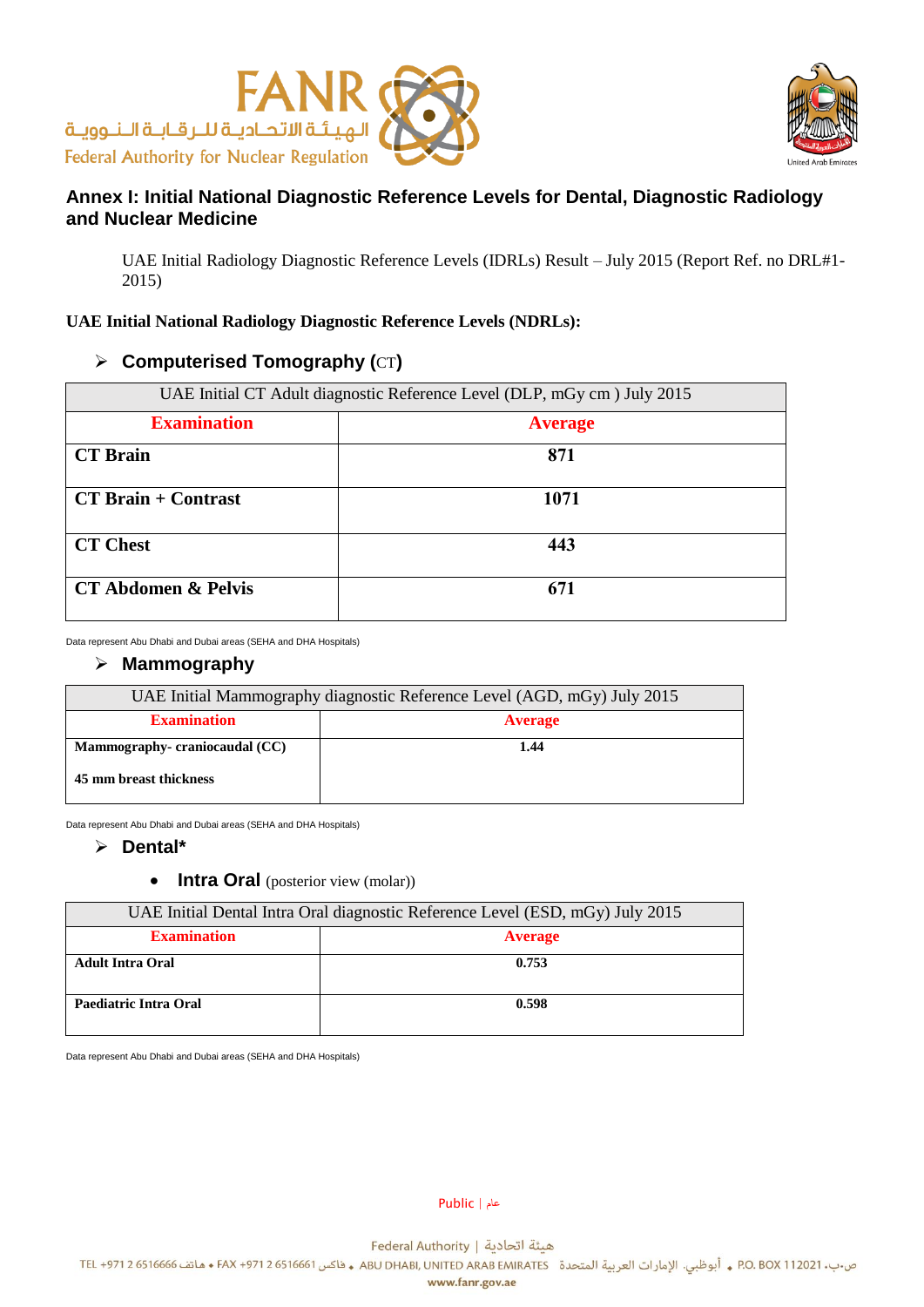



## **Panoramic** (OPG)

| UAE Initial Dental Panoramic diagnostic Reference Level (ESD, mGy) July 2015 |                |  |
|------------------------------------------------------------------------------|----------------|--|
| <b>Examination</b>                                                           | <b>Average</b> |  |
| <b>Adult OPG</b>                                                             | 4.48           |  |
|                                                                              |                |  |
| Paediatric OPG                                                               | 2.94           |  |
|                                                                              |                |  |

Data represent Abu Dhabi and Dubai areas (SEHA and DHA Hospitals)

UAE Initial Nuclear Medicine Diagnostic Reference Levels (IDRLs) Result – August 2015 (Report Ref. no DRL#2-2015)

#### **UAE Adult Nuclear Medicine Initial Diagnostic Reference Levels (NDRLs) Administered Activity, in MBq-August 2015:**

| UAE Adult Nuclear Medicine Initial Diagnostic Reference Levels (IDRLs) Administered<br>Activity in MBq |                |  |
|--------------------------------------------------------------------------------------------------------|----------------|--|
| <b>Examination</b>                                                                                     | <b>Average</b> |  |
| <b>Bone Scan</b>                                                                                       | 826            |  |
| <b>Myocardial Perfusion 2 day (Rest)</b>                                                               | 782            |  |
| <b>Myocardial Perfusion 2 day (Stress)</b>                                                             | 829            |  |
| <b>Thyroid</b>                                                                                         | 180            |  |
| <b>Lung Perfusion</b>                                                                                  | 184            |  |
| <b>Parathyroid Scan</b>                                                                                | 666            |  |
| <b>Hepatobiliary Scan</b>                                                                              | 181            |  |
| Lymphoscintigraphy                                                                                     | 42             |  |
| <b>Whole Body Scan</b>                                                                                 | 181            |  |
| <b>Renal Scan-Static</b>                                                                               | 135            |  |
| <b>Renal Scan-Dynamic- MAG3</b>                                                                        | 190            |  |
| <b>Renal Scan-Dynamic- DTPA</b>                                                                        | 151            |  |
| <b>Renal Scan-Dynamic-EC</b>                                                                           | 173            |  |

عام | Public

هيئة اتحادية | Federal Authority

ص.ب. 2021 0.12021 P.O. BOX . أبوظبي. الإمارات العربية المتحدة ABU DHABI, UNITED ARAB EMIRATES و فاكس 6516661 + FAX +971 و 6516661 و FAX +971 2 ماتف 6516666 .